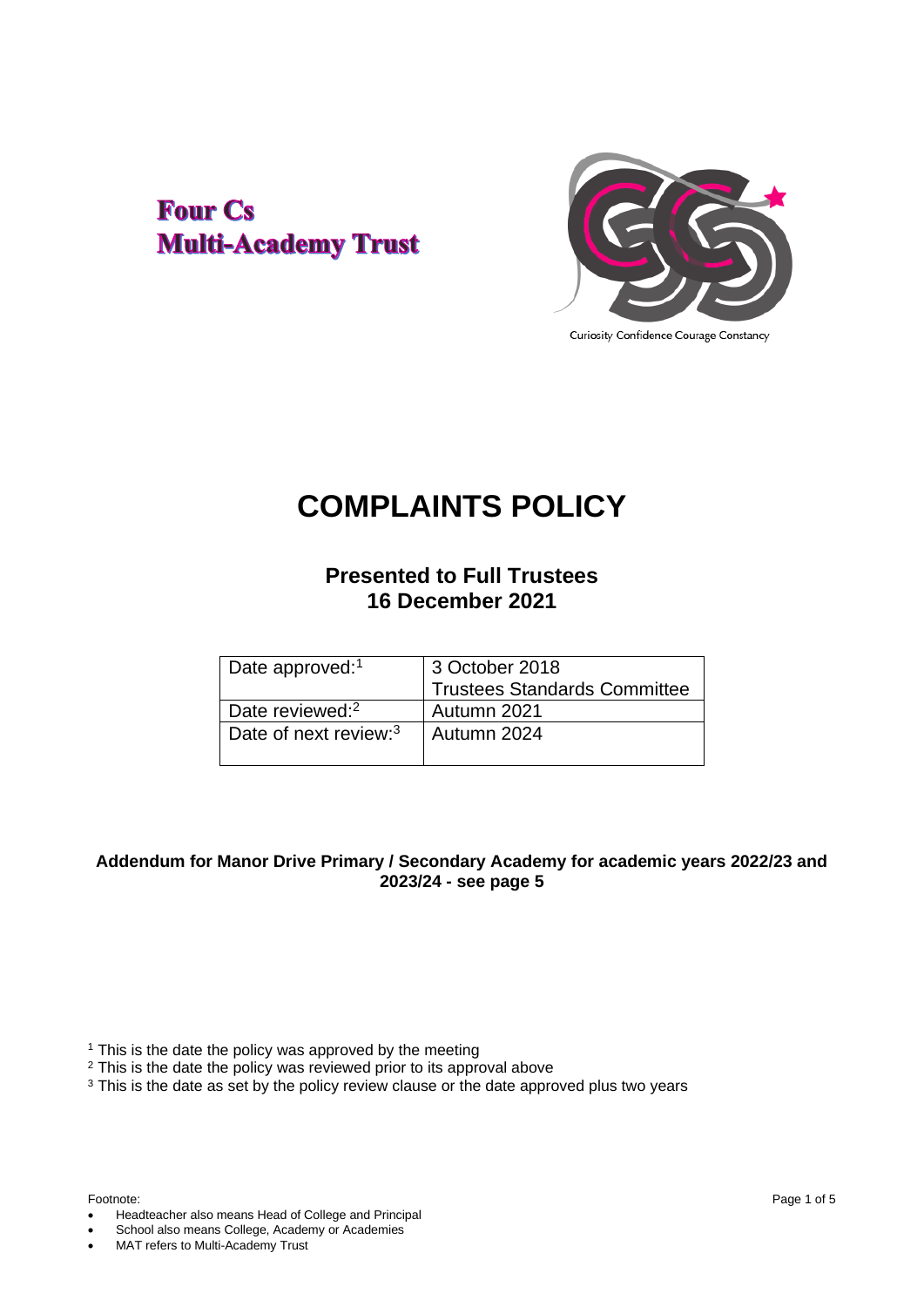## **COMPLAINTS POLICY**

This policy outlines how the Four Cs Multi Academy Trust deal with complaints. They believe that in the first instance it is advisable to speak to the relevant member of staff as soon as there is a concern. This will mostly likely be the class teacher. This informal approach is nearly always the quickest and most effective way of resolving concerns.

If it is felt that the concern has not been resolved, then it is important to speak to a Line Manager within the school (for example Head of Year, Head of Department, Phase Leader) who will look into the concern. Please contact the Headteacher's PA to arrange this.

#### **Introduction**

1. The following procedures are to be applied in considering complaints about the School.

It is a condition of this Procedure that, unless the Trust Board agrees that special circumstances exist, no complaint may be brought after a period of three (3) months has elapsed since the circumstances giving rise to the complaint first came to the notice of the complainant.

- 2. If, in the course of consideration of a complaint, it is decided that disciplinary proceedings should be initiated, separate action will be taken as appropriate.
- 3. The complainant may make his or her representations up to Stage 3 of the procedures in person, accompanied by a friend if so desired. Where appropriate, steps will be taken to ensure that information is available to complainants in languages other than English and arrangements made for an interpreter to be present during any oral representations.
- 4. The procedures consist of 4 main stages:
	- Stage 1 Informal discussion with the Line Manager.
	- Stage 2 Formal written complaint to the Headteacher. This matter will then be delegated to a member of the Senior Management Team (SMT).
	- Stage 3 Appeal to the Appeals Panel which will normally consist of the Headteacher and 2 Governors.
	- Stage 4 Further appeal in writing to the Chair of Trustees.

Further recourse beyond Stage 4 then lies with the Department for Education (DfE).

It should be noted, however, that the DfE will not consider complaints or matters covered by the procedure until the previous stages have been exhausted.

5. In respect of complaints relating to the school, parents / carers should use the formal complaints policy, and should not air any grievances or concerns on Social Media sites, as this could be potentially damaging to the School and the students.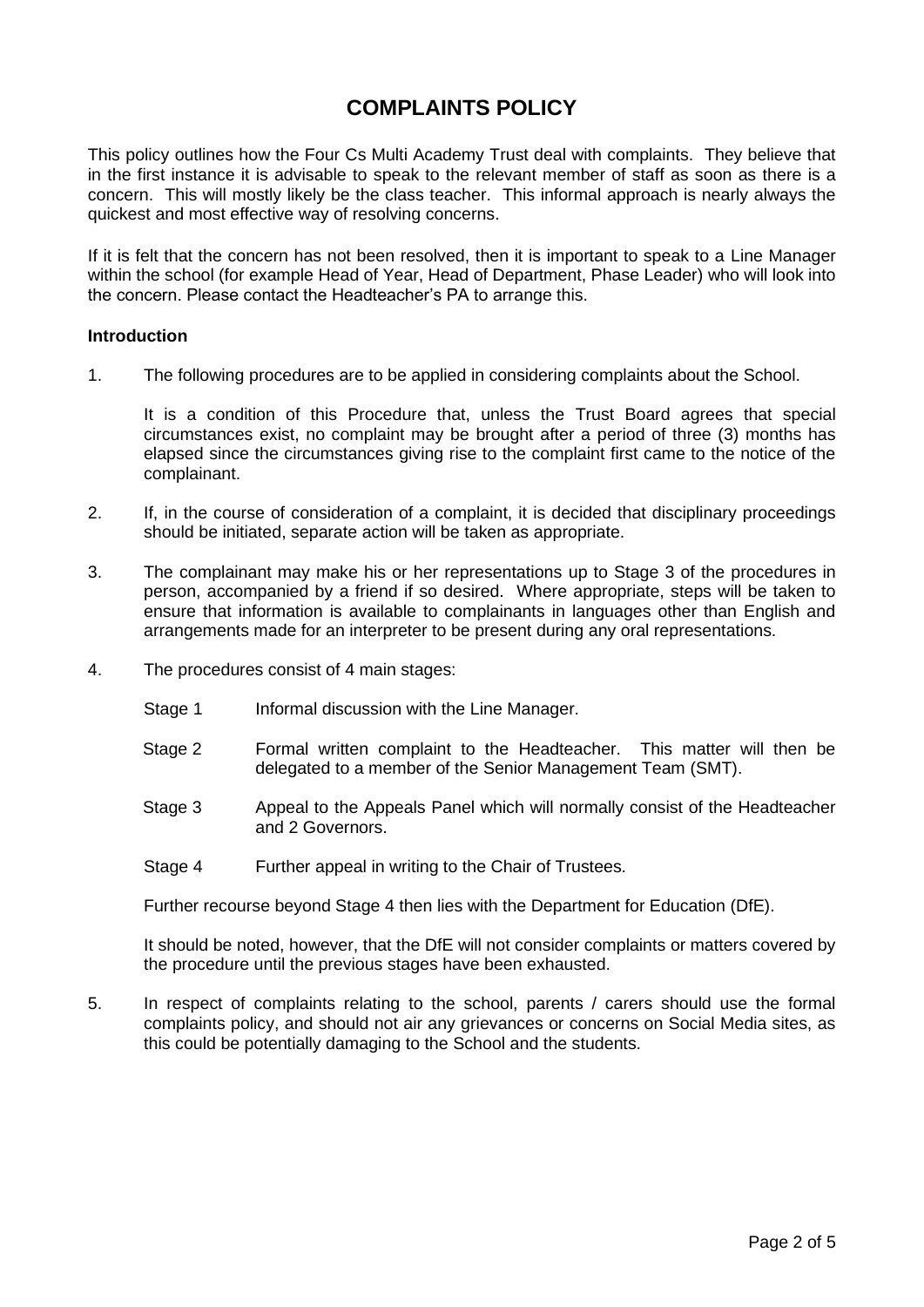#### **STAGE 1**

6. The DfE expects that any concerns expressed by parents / carers will, in the first instance, be dealt with in informal discussion with staff and/or a Line Manager. If the complainants are dissatisfied with the outcome, they may then write to the Headteacher as described in Stage 2.

#### **STAGE 2**

- 7. Complainants must set out their complaint in writing addressed to the Headteacher, making it clear that the complaint is formal, and specifying its nature as exactly as possible.
- 8. If, in the Headteacher's view, the complaint falls outside the scope of the procedures, the Headteacher will advise complainants in writing of any other recourse they may have.
- 9. The Headteacher will delegate the investigation of the complaint to a member of SMT who will consider the complaint quickly, and in any event, will inform the complainant in writing within 10 school days (a school day being defined as a day when the school is normally in session) of:
	- (a) the decision reached, and the reason for it; and
	- (b) any action taken or proposed.
- 10. If the complainant is dissatisfied with this response, or has not received a decision within the time limit imposed in paragraph 9, the complainant may appeal to the Headteacher and the Appeals Panel. This should be done in writing explaining clearly why the complainant is unsatisfied with the decision reached in Stage 2.

#### **STAGE 3**

- 11. Upon receipt of a written appeal to the Headteacher, the Clerk will write to the complainant with details of how the Appeals Panel will consider the complaint, and of the complainant's rights as explained in paragraph 3 and the paragraphs below.
- 12. The Clerk will convene a meeting of the Appeals Panel to consider the Stage 2 investigation within 12 *–* 20 school days of receipt of the written appeal letter.
- 13. The Appeals Panel will be provided with:
	- A copy of the written complaint
	- Any correspondence between the school and complainant regarding the matter
	- Any relevant record of any meeting between the school and complainant
- 14. The investigating member of SMT may be asked to clarify the findings of the Stage 2 investigation and will take no part in the decision making process. They may be accompanied by a representative if they wish.
- 15. The Appeals Panel shall consider the complaint and any relevant information or factors. The Appeals Panel shall decide whether or not to:
	- (a) reject the complaint; or
	- (b) investigate the complaint further with the possibility of a formal hearing
- 16. The Clerk shall inform the complainant in writing of the decision reached by the Appeals Panel and the reasons for the decision within 5 school days.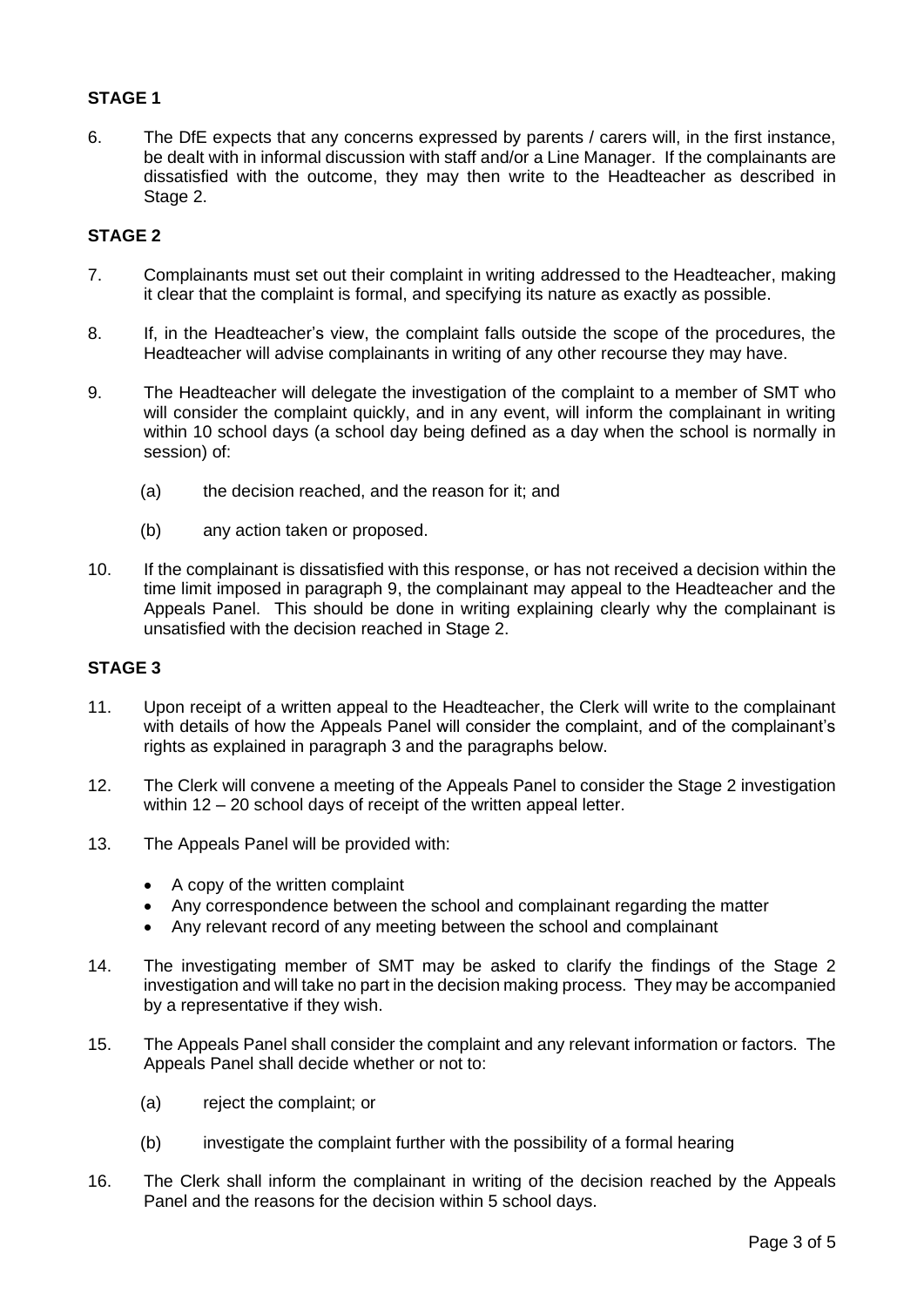#### **STAGE 4**

- 17. If the complainant is unsatisfied with the decision of the Appeals Panel they may write to the Chair of Trustees, who will review all aspects of the complaint and respond accordingly:
	- (a) Where the Chair of Trustees decides that the complaints process has not been duly followed or that the Appeals Panel has acted unreasonably or is in default of its statutory duties, the Chair of Trustees may decide that the Appeal should be heard again and appoint a Panel of Trustees for this purpose. This panel will include at least one person who has had no direct involvement in any aspect of the complaint or its investigation.
	- (b) Where the Chair of Trustees decides that the complaints process has been followed correctly, the complainant will be informed in writing of this within 10 days. The complainant will be advised that further recourse lies in a complaint to the Department for Education.

#### **However, it should be pointed out that the Department for Education's powers do not extend to reviewing decisions of the Appeals Panel. The Secretary of State only has the power to decide whether the Trust Board concerned has acted unreasonably or is in default of its statutory duties.**

18. The Secretary of State may require the Trust Board to make annual returns to the Department for Education giving the number of formal complaints dealt with and their outcomes. These returns will not, however, identify individual complainants.

#### **REVIEW**

**19.** The Trust will review this policy in line with the procedure for policy review.

#### Date for Review

If no other reason for review, this policy will be reviewed every three years.